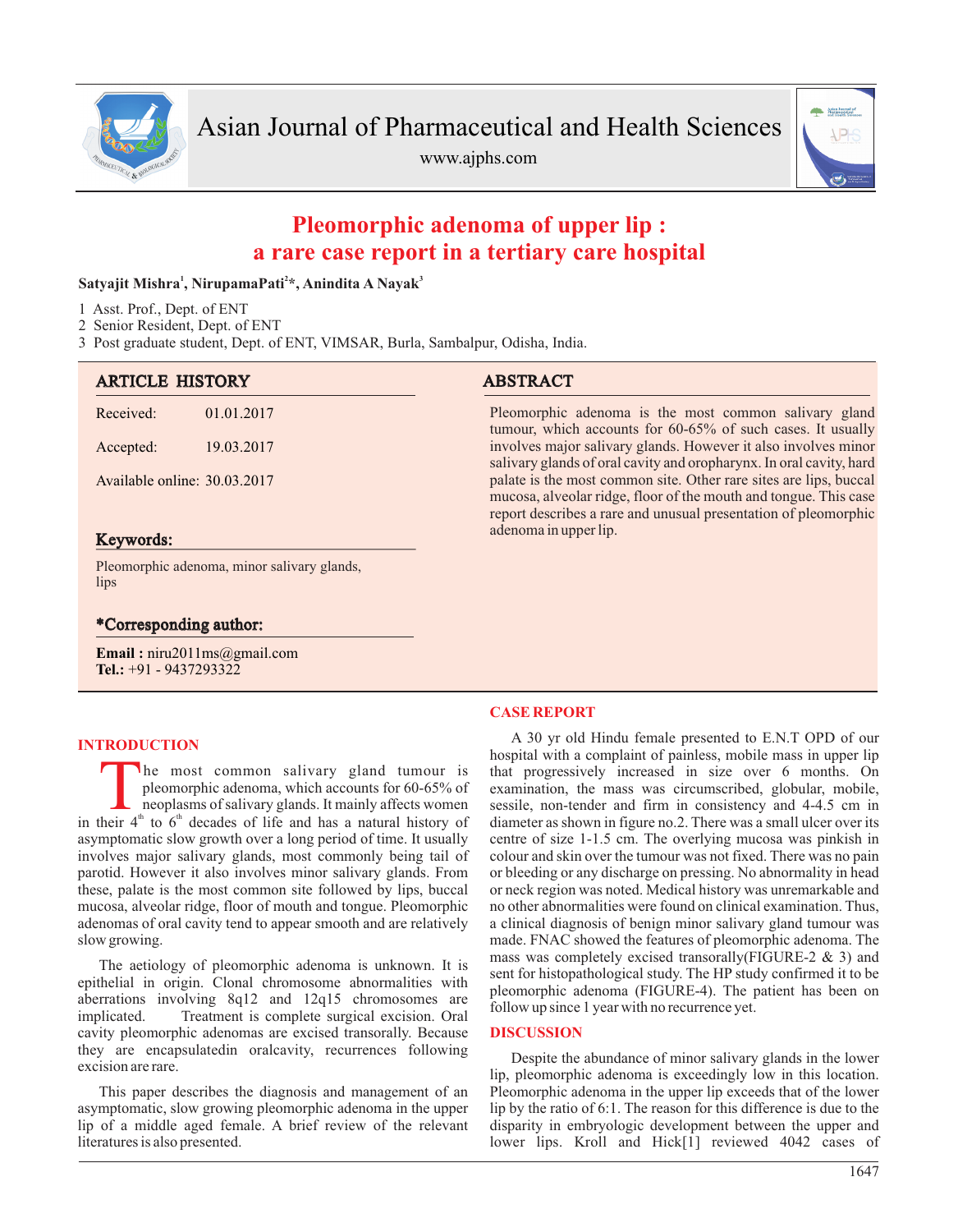



pleomorphic adenoma of salivary glands, only 16.9 % were located in the upper lip and 2.9% in lower lip. According to Pires F R et el[2] minor salivary gland tumors represent 9-23% of all salivary gland tumors.Jaber has reported from a study on 75 patients with intraoral minor salivary gland tumors that 15 of the 29 benign tumors were palatal in location with only four on the upper lip  $\&$  one on the lower lip[3].

Pleomorphic adenoma arising from minor salivary glands of the lips tends to occur at an earlier stage than it does at other sites. Bernie[4]r found that the peak incidence of pleomorphic adenoma of the lips was in the third and fourth decades, with an average of 33.2 years. There is a propensity for benign tumour to occur in the upper lip, whereas malignant lesions in lower lip[5]. Eveson and Cawson[6]documented 75% of upper lip tumours to be benign . Neville et al[7] studied that 92% of the upper lip tumours were monomorphic adenoma and pleomorphic adenoma, whereas sporadic cases of adenoid cystic carcinoma, acinic carcinoma, and adenocarcinoma constitute the remainder. Owens and Calcaterra[8] found that 7 of 13 malignant tumours in the lower lip were mucoepidermoid carcinoma.The hallmark of pleomorphic adenoma on cytological examination is the



**Figure 1 Figure 2** 



**Figure 3 Figure 4**

combination of bland epithelial cells and fragments of chondromyxoid stroma with spindle cells[9].

#### **CONCLUSION**

Minor salivary gland tumour presents as soft or firm masses, with most having a nodular and exophytic component. Ulceration may occur but does not relate to its invasiveness. When a lip mass is freely mobile and submucosal, an excision with surrounding tissue may be adequa On the other hand, a multilobulated mass fixed to the underlying tissue is more likely to be malignant. In face of extensive tissue removal, reconstruction can be done by local tissue advancement or abbe flaps[10].

#### **REFERENCES**

- 1. Krolls SO, Hicks JL. Mixed tumors of the lower lip.Oral Surg 1973;35: 212
- 2. Pires FR, Pringle GA, de Almeida Op, Chen Sy Intra oral minor salivary gland tumors: Aclinico pathological study of 546 cases oral oncol 2007, 43: 463-470.
- 3. Jaber MA. Intraoral minor salivary gland tumors: AReview